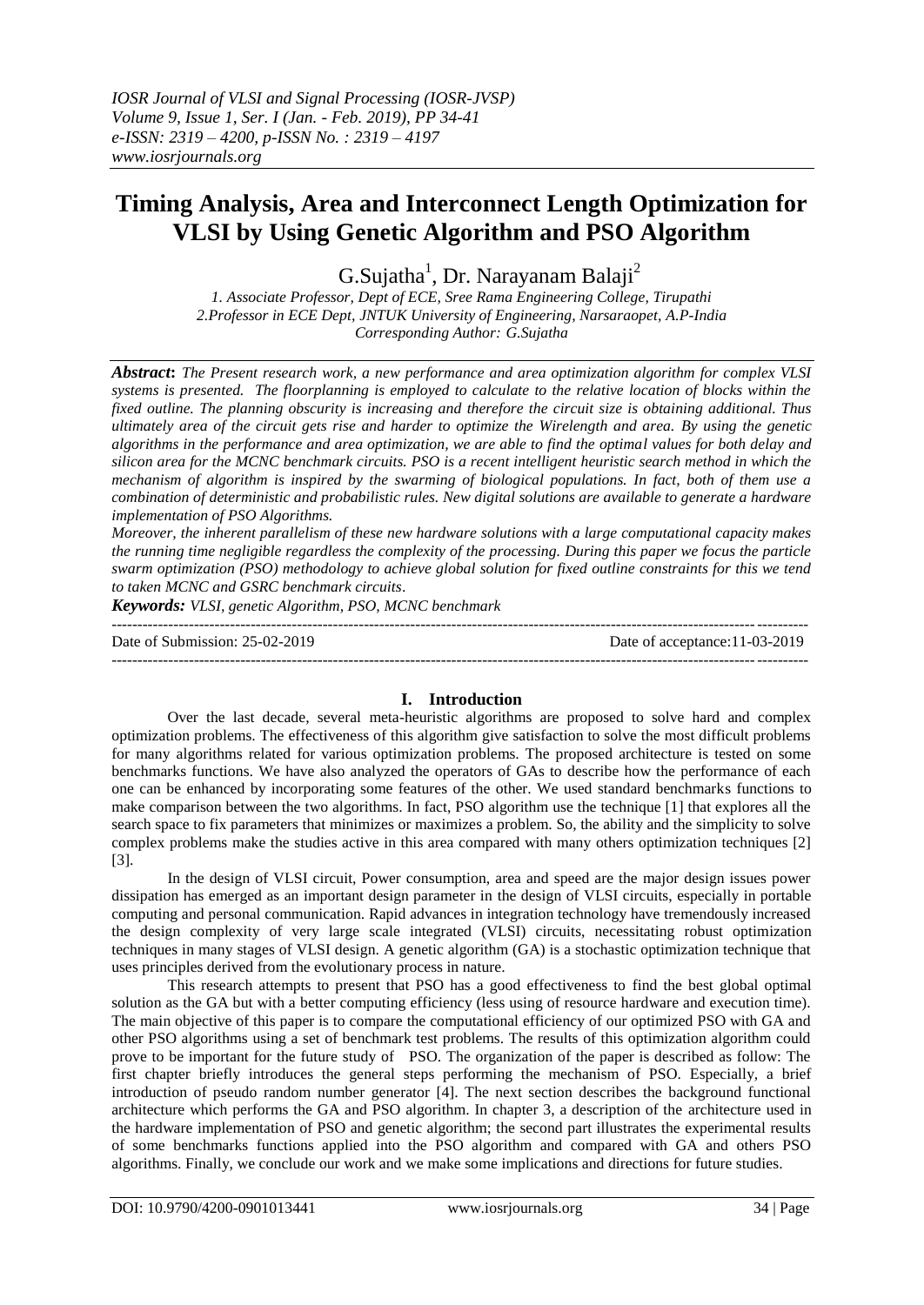## **II. Review of Recent Researches**

Many researchers have found that optimization algorithms are best in solving many complex problems in various fields of science and engineering. Researchers have used different algorithms like genetic algorithm, integer linear programming for power reduction in the area of VLSI. Genetic algorithm is used by many authors to determine the minimum leakage vector as best solution [6] and [7]. In the previous work of authors [5] genetic algorithm is used but implemented in Verilog HDL and comparison is performed with [8]. In this paper an attempt is made to implement Particle Swarm Optimization algorithm in the field of low power VLSI to search for MLV as an optimum solution. To the best of the author's knowledge, PSO algorithm is used for the first time in IVC approach to find MLV for leakage power reduction.

In this paper author S. Lalwani in 2013 describes numerous problems encountered in real life that cannot be actually formulated as a single objective problem; hence the requirement of Multi-Objective Optimization (MOO) had arisen several years ago. Due to the complexities in such type of problems powerful heuristic techniques were needed, which has been strongly satisfied by Swarm Intelligence (SI) techniques. Particle Swarm Optimization (PSO) has been established in 1995 and became a very mature and most popular domain in SI. Multi-Objective PSO (MOPSO) established in 1999, become an emerging field for solving MOOs with a large number of extensive software, variants, literature, applications and codes. This paper reviews all the applications of MOPSO in miscellaneous areas followed by the study on MOPSO variants [9].

Floor-planning is the first stage of the very large scale integrated-circuit (VLSI) physical design technique,in this the resultant quality of this stage is very important for successive design stages. If we see this from the computational point of view, we conclude VLSI floor-planning is an NP-hard problem. In this paper, Jianli Chen in 2010, a hybrid genetic algorithm (HGA) for a non-slicing and hard-module VLSI floor-planning problem is presented. HGA uses an effective genetic search method to explore the search space and an efficient local search method to exploit information in the search domain. Experimental results on MCNC benchmarks show that the HGA is effective and promising in building block layout application [10].

## **III. Problem Definition**

The main disadvantage of the slicing floor-plan approach is that for a particular set of circuit modules, the majority of the feasible layouts will be non-slicing [13]. In other words, the slicing floor-plan approach severely reduces the size of the search space and may eliminate the very best circuit layouts. On the other hand, reduction in the size of the search space is advantageous as long as the solutions are good enough. According to [15] this is indeed the case for problems where modules have exibility in their shape. Another feature of the slicing floor-plan that makes it an attractive proposition is the simple way that solutions can be represented as normalized post expressions [14]. It is interesting to note that techniques involving soft modules and slicing floor-plans are equally applicable to facility layout problems [11, 12] as they are to VLSI floor-planning.

This paper proposed by Russell C. Eberhart in 1998 compares two evolutionary computation paradigms: genetic algorithms and particle swarm optimization algorithm. Operators of each paradigm are reviewed, on focusing how each affects search behavior in the problem domain. The goals of the paper are to provide additional insights into how each paradigm performs, and to suggest ways in which performance might be improved by incorporating features from one paradigm into the other [16].

## **IV. Proposed Method**

 In the present research work, an efficient global optimization algorithm will be proposed for optimization of various parameters like power consumption, area and speed .In the initial phase one of the recently proposed global optimization algorithm, Modified Genetic Algorithm (MGA) will be used.. MGA combines the good methodologies of the two algorithms like global minimum converging property of GA algorithm and fast convergence rate of Hamming scan algorithm. GA has the drawback of premature convergence. The demerit of Hamming scan algorithm is that it gets stuck at the local minimum point, because it cannot distinguish between local minimum point and a global minimum point. Hence it is sub-optimal. MGA overcomes these drawbacks. MGA is used as a statistical technique for the synthesis of optimal VLSI circuit design. In this work, a multi-objective Modified genetic algorithm based used to optimize the area, power dissipation and speed.

**Slicing floorplan:** A slicing floorplan is obtained by cutting the floorplan either horizontally or vertically repetitively. Fig.1 (a) represents slicing floorplan. A slicing tree could be a binary tree. The pre-placed module could be a one during which modules coordinates" area unit given by the floorplanner. Let H denotes set of hard modules, S denotes set of soft modules and P denotes set of preplaced modules. Let M be the union of those three sets of modules. The illustration of floorplanning will be exhausted two layout forms, specifically the slicing structure and non-slicing that is used to represent a slicing floorplan. Generally, there are two cut sorts, + and  $-$ . The  $+$  ( $-$ ) represents floorplan horizontal (vertical) cut. Fig.1 (b) shows a slicing tree of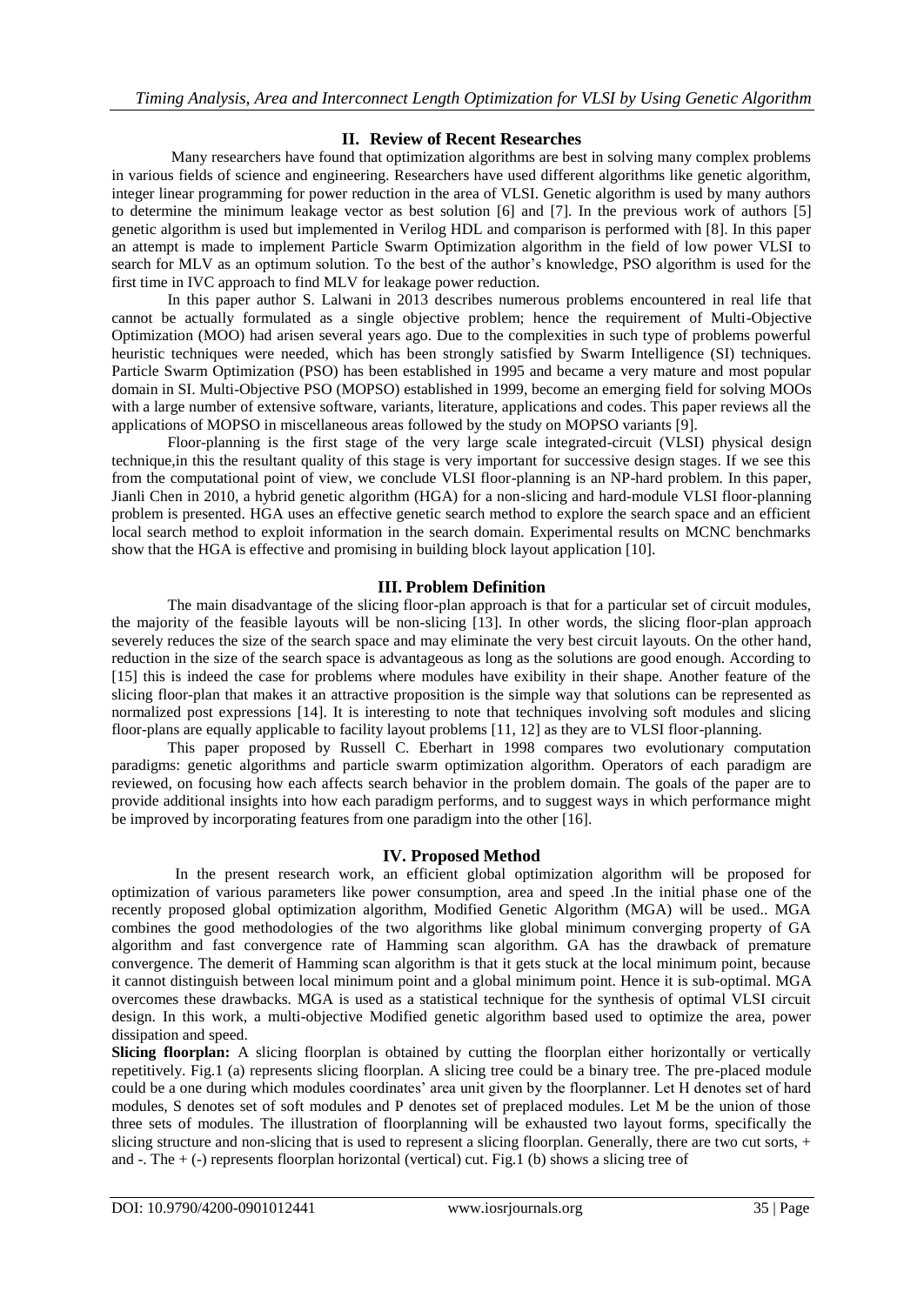

**Non slicing floorplan:** Non slicing floorplan is more common than slicing floorplan. All the children of the given cell cannot be obtained by bisecting the floorplan. This is called non-slicing floorplan. Horizontal constraint graph and vertical constraint graph can be used to model a non-slicing floorplan. In a constraint graph, a node represents a module.



The foremost aim of this paper to minimize the dead space (white space)  $\&$  fix the module in fixed outline constraint. In this paper we dealt with slicing floorplanning

GA, presented in Algorithm 3 is an example of a steady state GA based on the classication given in [15]. It also uses the weaker parent replacement strategy \_rst described in [1]. As outlined in Algorithm 3, our GA applies genetic operators to permutations of rectangle records. The \_tness values are based on the amount of dead space produced in each oorplan, F, de\_ned by the individual normalized post\_x expressions encoded in the population. The percentage of dead space is de\_ned as follows:



**Figure 3.** The Block diagram for proposed method

1 1 ( ) ( ) 100 (1) ( ) *n F i i n i i A R A R X A R* 

where A(RF) is the area of the enclosing rectangle for the oorplan and A(Ri) is the area of the ith basic rectangle.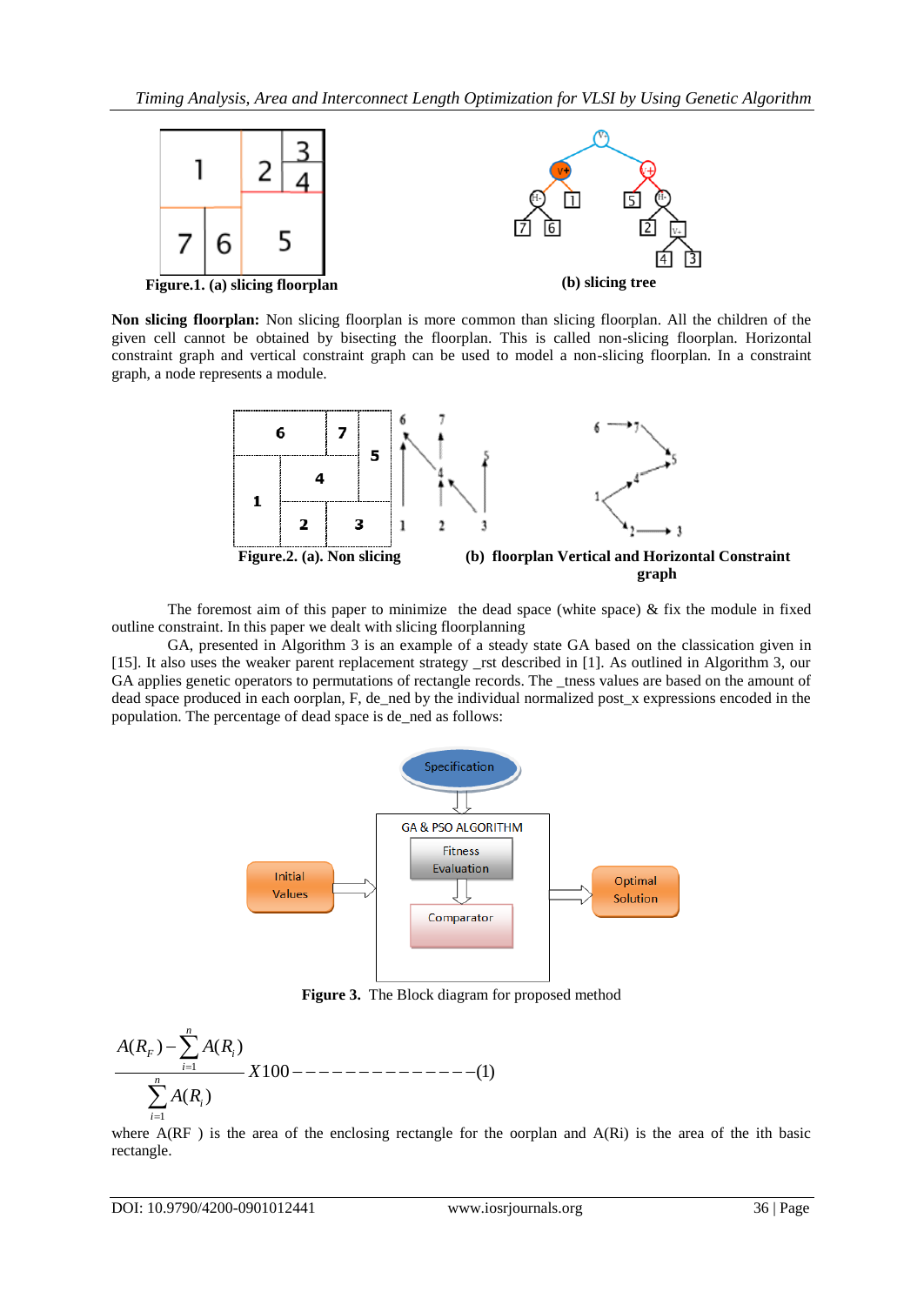the \_rst parent is selected deterministically in sequence, but the second parent is selected in a roulette wheel<br>fashion, the selection probabilities for each genotype being calculated using the following formula:<br> $Selection \text{Pr }$ fashion, the selection probabilities for each genotype being calculated using the following formula:

elected deterministically in sequence, but the second parent is selected in  
on probabilities for each genotype being calculated using the following form  
*Selection* Pr *obability* = 
$$
\frac{(Rank)}{\sum Ranks}
$$
----- (2)

selection probability  $= P(Rank)$  Ranks where the genotypes are ranked according to the values of the waste that they have produced, with the worst ranked 1, the second worst 2, etc., and the best ranked highest.



**Figure 4:** Flowchart for GA

The GA breeds permutations of records from which our decoder produces normalized post\_x expressions. These expressions are, in turn, processed by adding the shape curves together (as described in Section 2) for each horizontal or vertical combination, recording the percent of dead space at the end.

The initial population consists of random permutations of records with each basic rectangle represented exactly once in each list. The op-type ag for each record is set to `+' or `\*' with equal probability, and the value in the length \_eld is generated in two stages:

**Stage 1:** length  $= 0$ , with a probability of 0.5

**Stage 2:** if the length is not set to zero, then it is generated from a Poisson distribution with mean 3

#### **a).Particle Swarm Optimization (PSO)**

PSO is an improvement technique impressed by swarm intelligence. PSO could be a population-based evolutionary formula within which the formula is initialized with a population of random solutions. During this algorithm essentially learned from animal"s activity or behavior to resolve improvement issues. Every member of the population is named a particle and also the population is named a swarm. Beginning with an at random initialized population and occupation at random chosen directions, every particle goes through the looking area and remembers the simplest previous positions of itself and its neighbors. Every particles of swarm communicate its best positions to every alternative. Consequent step begins once all particles are moved. Finally, all particles tend to fly towards higher and higher positions over the looking method till the swarm move to close to an optimum of the fitness operate. The procedural flow of Particle Swarm Optimization

**Step 1:** Load the modules and initialize the parameters of the PSO algorithm.

**Step 2:** Generate an initial population with particle dimension corresponding to the number of modules to be optimized and initialize its positions.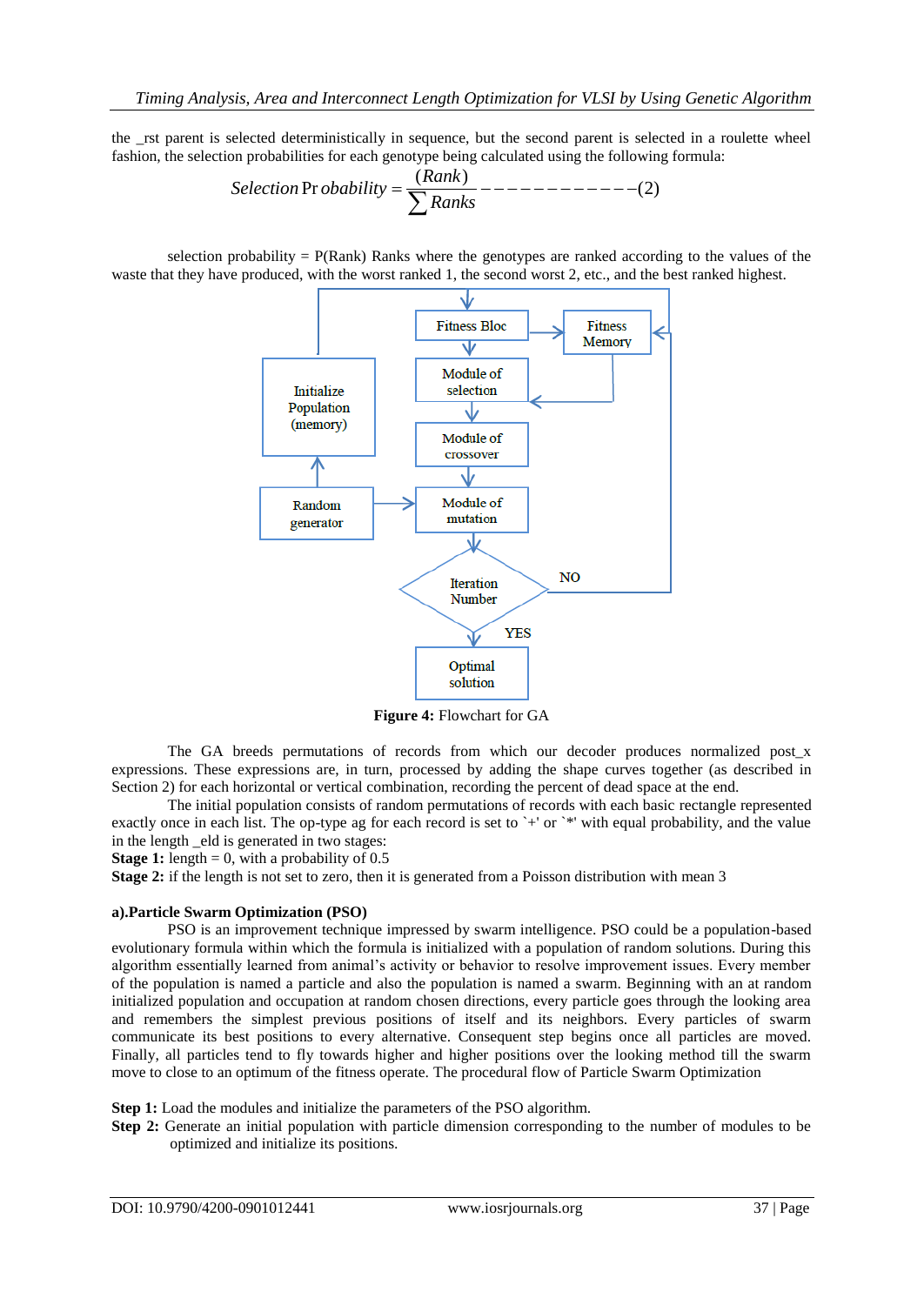**Step 3:** Calculate the fitness value of each particle using area and then assign the fitness values to its corresponding

particles. Let the initial global best be the lowest Pbest value.

**Step 4:** Update the velocity of the particle.

**Step 5:** In the consecutive iterations check every particle. If its fitness value is better than its corresponding previous

Pbest, then update its Pbest along with the fitness value and particle.

Step 6: Update Gbest for each and every iteration. If the earlier Gbest is higher than the Gbest obtained in current iteration, then update newer one as the final Gbest.



**Figure.5. Flow chart of Particle Swarm Optimization algorithm**

**Step 7:** Repeat step 3 to step 6 till the termination condition is reached. The termination condition or stopping criteria may be the end of number of iteration or the repetitive occurrence of the same output for certain number of iterations specified by the user.

**Step 8**: halt the process, if termination condition is satisfied.

#### **V. Experimental Results**

The experimental results are compared with the existing method and proposed method we shown that Power is saved and leakage current, area reduced. Further power can be saved by using high and low threshold voltage and by using various parameters through Layout optimization.

In the following Table, contains all optimization algorithms that are explained and also contains the method involved, their comparisons with other optimization algorithms, along with the drawbacks. The table containing all these is shown below:

**Area Estimation:** It's the area of rectangle of minimum size, enclosing all the blocks as shown in Fig 4.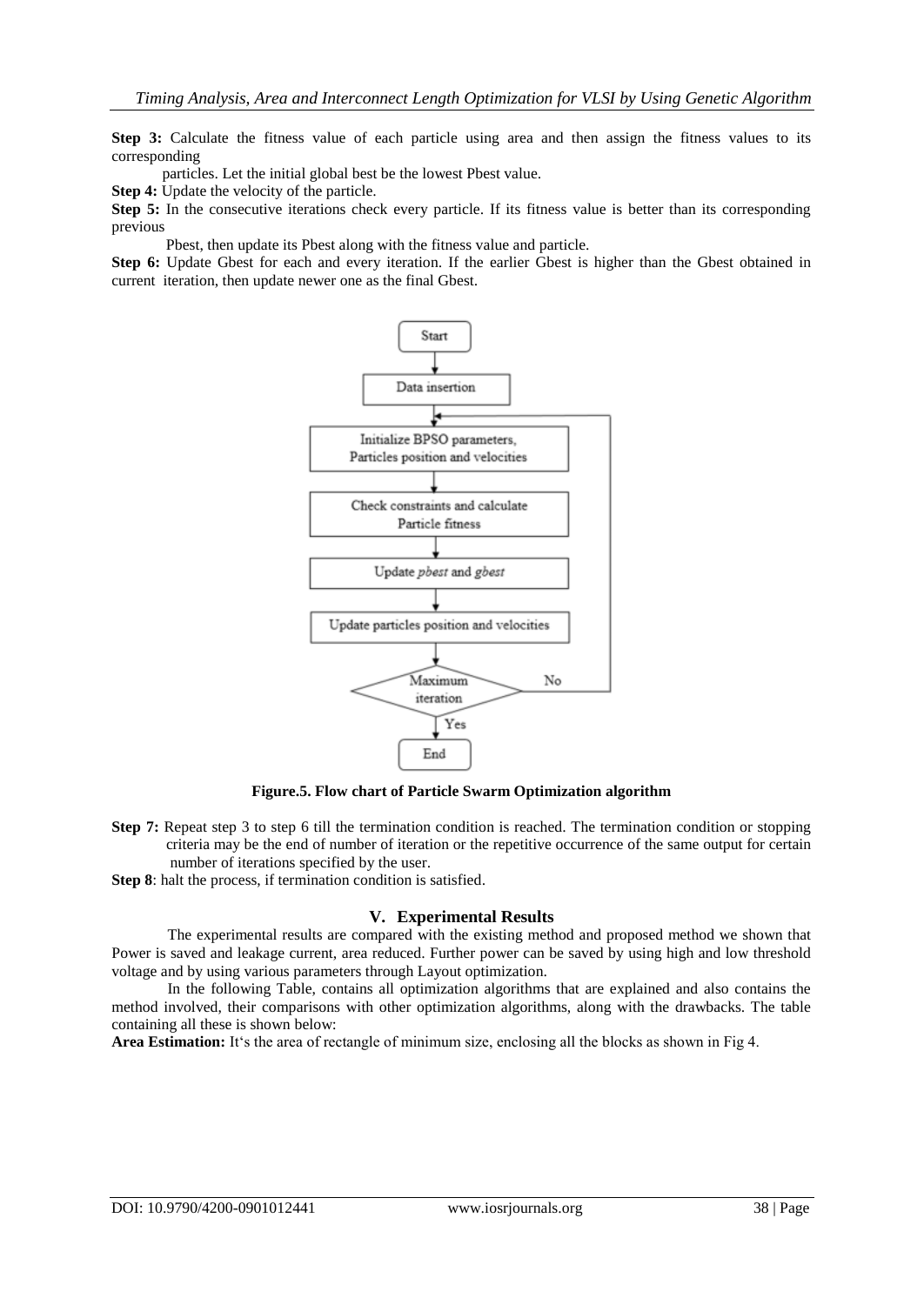

Therefore the total area will be *Area*  $(F) = (\max(x_i + wi) - \min(x_i)) (\max(y_i + hi) - \min(y_i))$ **Fitness Function:** The VLSI floor planning is a minimization problem, and the objective is to minimize the cost of floorplan F, i.e., cost (F).Thus, the fitness of an individual in the population is defined as follows:  $F(x, wh) = 1/\cos t$  (f) (3) Where,  $f(x, w)$  is the corresponding floorplan of  $(x, wh)$ ,

Cost  $(F)$  is the cost of floorplan, x is a matrix which has the  $(x, y)$ 

Location of each module and w is a matrix which has corresponding width and height of each module.

### **VI. Results**

The experiments during this study used GSRC and MCNC benchmarks for the proposed floorplanner and compare with simulated annealing (SA) and fast simulated annealing (FSA). All the cells were set as hard modules. The simulation programs were compiled in MATLAB, and also the results were obtained on a Pentium 4 1.7 GHz with 512MB RAM. The PSO experiments with w, c1 and c2 initializations were 0.4, 1 and 1.5, severally. The particle range is about as five. We have a tendency to run the each floorplanner ten times and calculated their average outcomes of chip area and run time. The experiment results of each floorplanner are shown in Table one. Compare with SA and FSA, our methodology will notice an improved floorplan solution in even less computation time. Beneath an equivalent tree structure, that's to mention, our technique has a lot of efficiency and solution searching ability for floorplan. Though the SA in adopted three an equivalent operations that mentioned higher than, however it'd randomly pick up the operation (somewhat sort of a reasonably trial and error strategy) however not following the previous expertise whereas making an attempt to seek out another higher resolution. This may lead to the floorplanner waste an excessive amount of time on trapping into native minimal and tougher to get a stronger solution. Our technique will overcome these drawbacks. Thus, the appropriate resolution will find out in shorter computational time. Relative to each strategies, our technique possesses a lot of strength to prevent the solution from falling into local minimal. It"d be useful to seek out a stronger solution in shorter time.



**Graph 1. Area Comparison of MCNC Benchmark Circuits**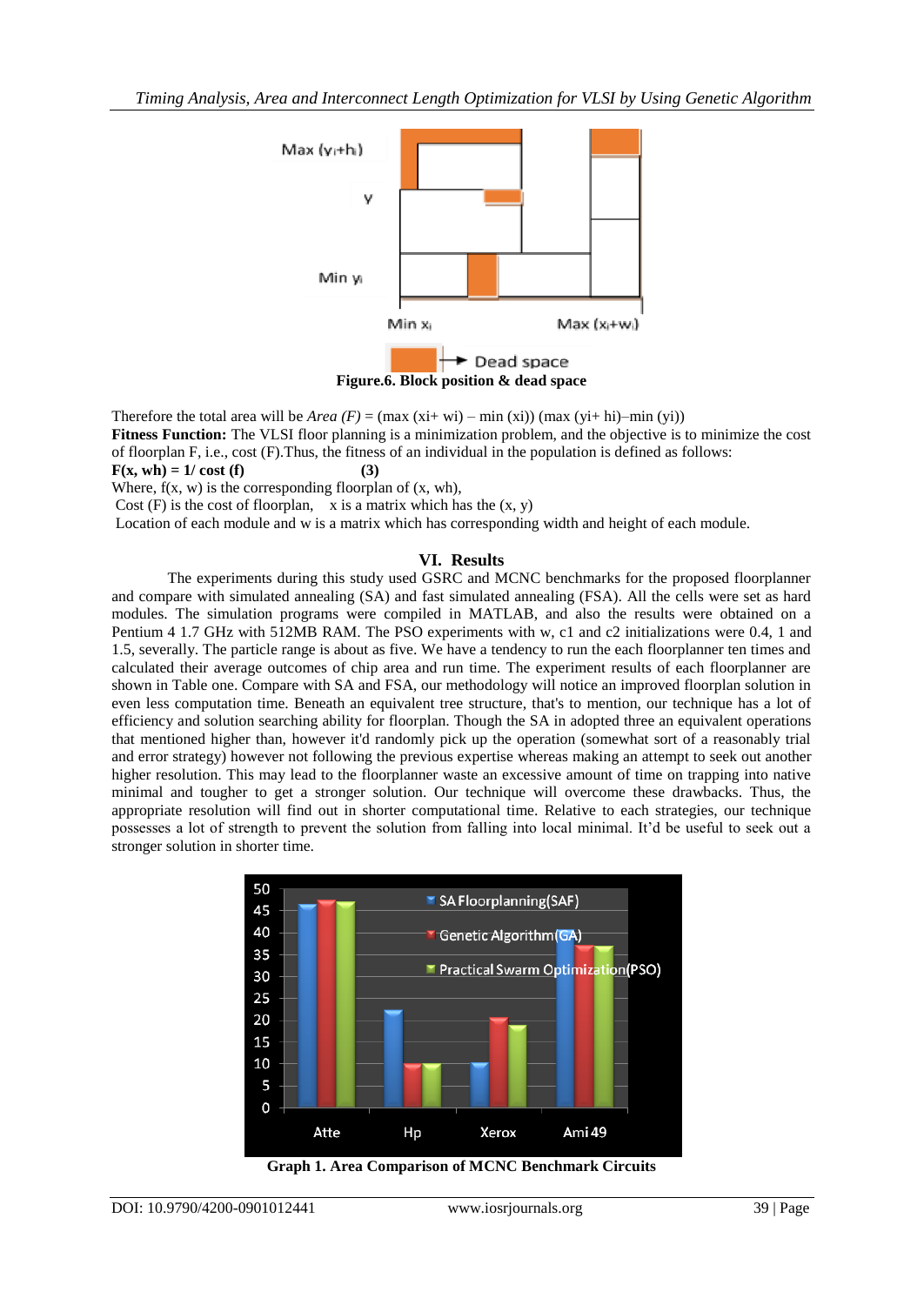The proposed VLSI floor planning based on Particle Swarm Based Optimization with polish expression on fixing modules with in fixed outline constraint. The PSO ability to identify the feasible solution for soft and hard modules instead of simulated annealing, fast simulated annealing (FSA).

| <b>Table 1.</b> Comparisons for existing and Proposed methods |                       |       |            |  |
|---------------------------------------------------------------|-----------------------|-------|------------|--|
| Benchmark circuit                                             | <b>SA</b> based Floor | GA    | <b>PSO</b> |  |
|                                                               | planning (SAF)        |       |            |  |
| Apte                                                          | 46.56                 | 47.3  | 46.95      |  |
| hp                                                            | 22.22                 | 10.05 | 10.02      |  |
| Xerox                                                         | 10.28                 | 20.56 | 18.83      |  |
| Ami 49                                                        | 40.66                 | 37.16 | 36.89      |  |

**Table 1.** Comparisons for existing and Proposed methods

The graph clearly explains the experimental result of floorplanning delivers global solution with GSRC benchmark circuits compared with SA, FSA algorithm.





**Figure.9. Floor planning of ami49 benchmark circuit**

#### **VII. Conclusion**

VLSI design processes are such that own special circuits of considerable complexity can be designed by system engineers. This provides an improved degree of freedom for designers. Heuristic algorithms are suitable tools to determine the optimum solutions of the engineering problems. But, their applications are limited by the high computational cost of the slow convergence rate. The various optimization algorithms used for floor-plan based design methodology have been reviewed.

#### **References**

- [1]. P.K. Tripathi, S. Bandyopadhyay, K.S. Pal, Multi-objective particle swarm optimization with time variant inertia and acceleration coefficients, Information Sciences 177 (22) (2007) 5033–5049.
- [2]. A.S. Mohais, R. Mohais, C. Ward, Earthquake classifying neural networks trained with dynamic neighborhood PSOs, in: Proceedings of the 9th Annual Conference on Genetic and, Evolutionary Computation (GECCO"07), pp. 110–117.
- [3]. G.S. Tewolde, D.M. Hanna, R.E. Haskell, and Multi-swarm parallel PSO: hardware implementation, in: Proceedings of the 2009 IEEE Symposium on Swarm (2009).
- [4]. D.H. Lehmer, Mathematical methods in large-scale computing units, Ann. Computing Lab. Harvard Univ. 141-146, 1951.